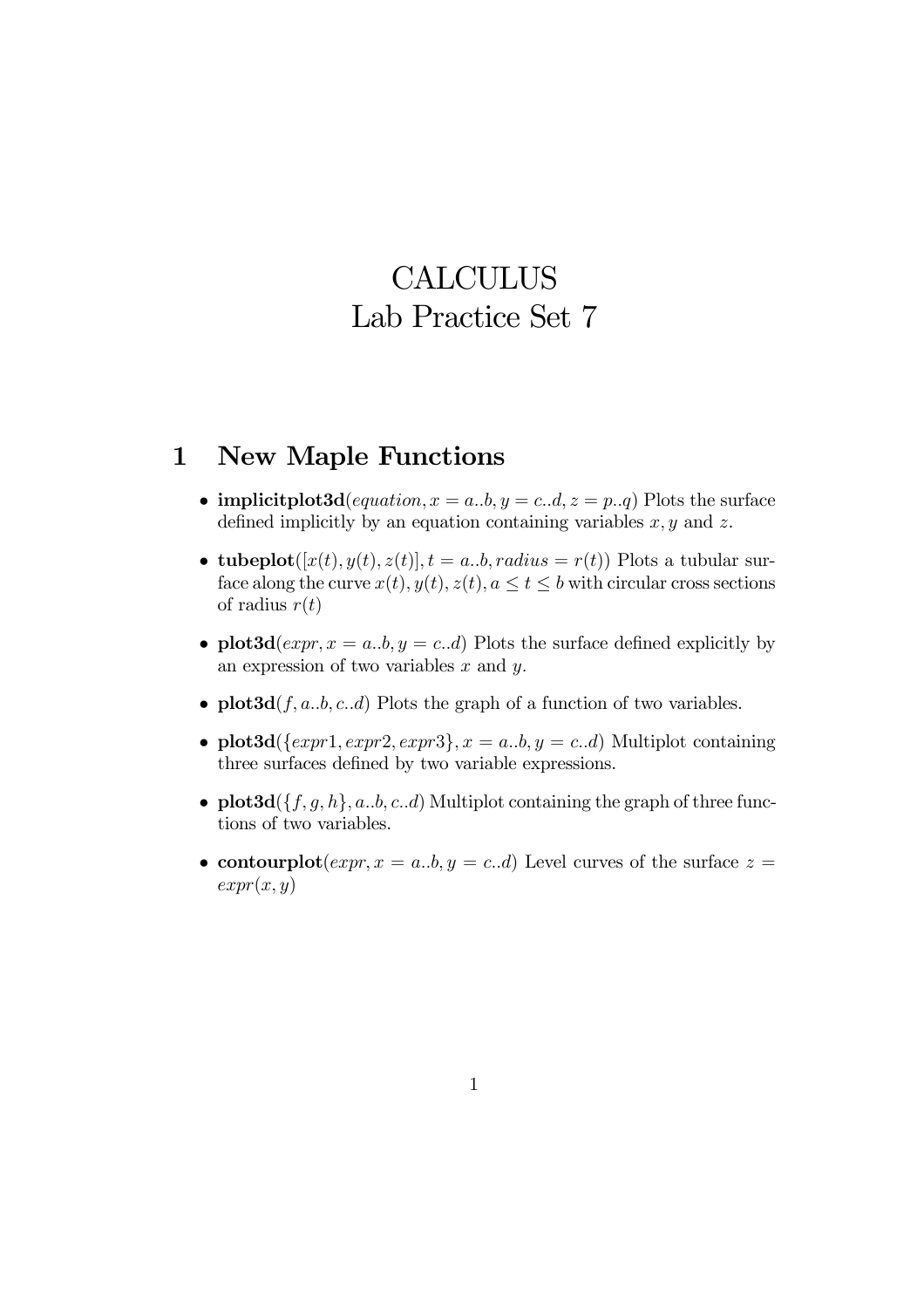## 2 Exercises

#### 2.1 Surfaces

- 1. Cylinders Graph the following surfaces in 3-D.
	- (a)  $x^2 + y^2 = 5$
	- (b)  $y = x^2$
	- (c)  $x^3 x z = 0$
	- (d)  $y^2 z^2 = 4$
	- (e)  $x^3 + y^3 = 1$
- 2. Graph the following sets of surfaces in a 3-D multiplot:
	- (a) Three circular cylinders of radius 1 each one made of lines parallel to each of the three coordinate axis.
	- (b) A sphere of radius 4 and a circular cylinder of radius 1 made of lines parallel to one of the sphere diameters.
	- (c) A sphere of radius 1 and two parallel planes tangent to that sphere.
- 3. Plot a graph of the following quadric surfaces and examine all their sections parallel to the coordinate planes.
	- (a) Ellipsoid  $3x^2 + y^2 + 2z^2 = 1$
	- (b) Hyperboloid of one sheet  $3x^2 + y^2 2z^2 = 1$
	- (c) Hyperboloid of two sheets  $3x^2 + y^2 2z^2 = -1$
	- (d) *Quadric cone*  $3x^2 + y^2 2z^2 = 0$
	- (e) Elliptic paraboloid  $3x^2 + y^2 2z = 0$
	- (f) Hyperbolic paraboloid  $3x^2 y^2 2z = 0$
- 4. Plot a graph of the Scherk's minimal surface

$$
e^z \cos x = \cos y.
$$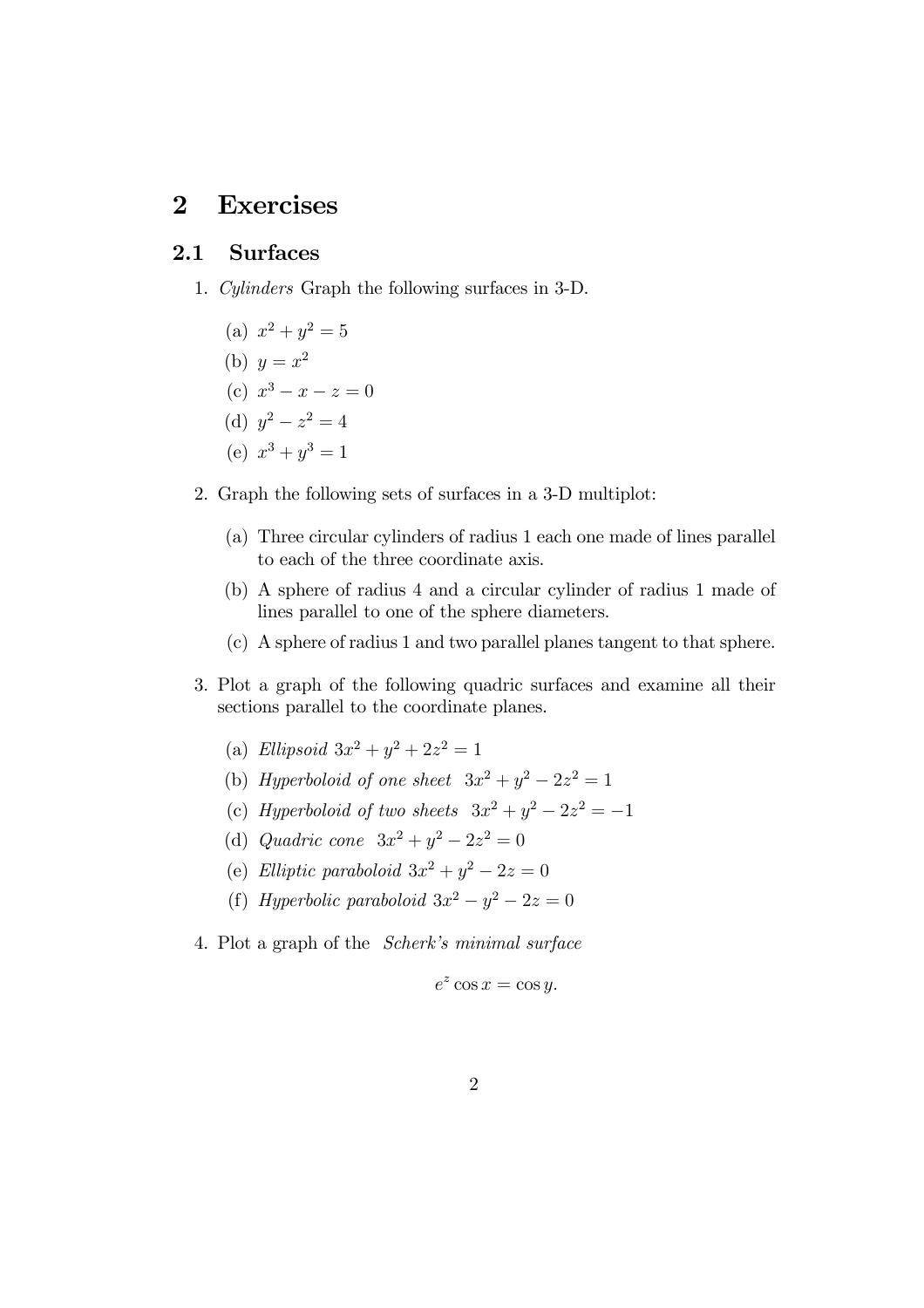5. Plot the graph of the surface obtained by rotating the plane curve

$$
y = 3x, \qquad 0 \le x \le 5
$$

around the OX−axis. Repeat for:

- (a)  $y = \sqrt{x}$ ,  $0 \le x \le 4$
- (b)  $y = e^{-x^2}$ ,  $-10 \le x \le 10$
- (c)  $y = x^2$ ,  $0 \le x \le 5$
- (d)  $y = \sin 2x$ ,  $0 \le x \le 2\pi$
- 6. Plot a graph of the following tubular surfaces
	- (a) A torus whose axis is a circle of radius 5 and its cross sections are circles of radius 1.
	- (b) Two tori of the above dimensions positioned as two consecutive links of a chain.
	- (c) A tube surface whose axis is the helix

$$
x = 3\cos 2t, y = 3\sin 2t, z = 5t, \qquad 0 \le t \le 2\pi
$$

and its cross sections are circles of radius 1.

- (d) A tube surface whose axis is the above helix and its cross sections are circles of radius  $0.5+0.3\cos(2t)$
- (e) A tube surface whose axis is the curve

$$
x = t\cos 2t, y = t\sin 2t, z = 5t, \qquad 0 \le t \le 2\pi
$$

and its cross sections are circles of radius  $t^2/10$ .

#### 2.2 Two variable functions

- 1. Let  $f(x, y) = 4 x^2 y^2$ .
	- (a) Plot a graph of  $z = f(x, y)$  on the domain

$$
D = \{(x, y) \in \mathcal{R}^2 / -1 \le x \le 1, -1 \le y \le 1\}.
$$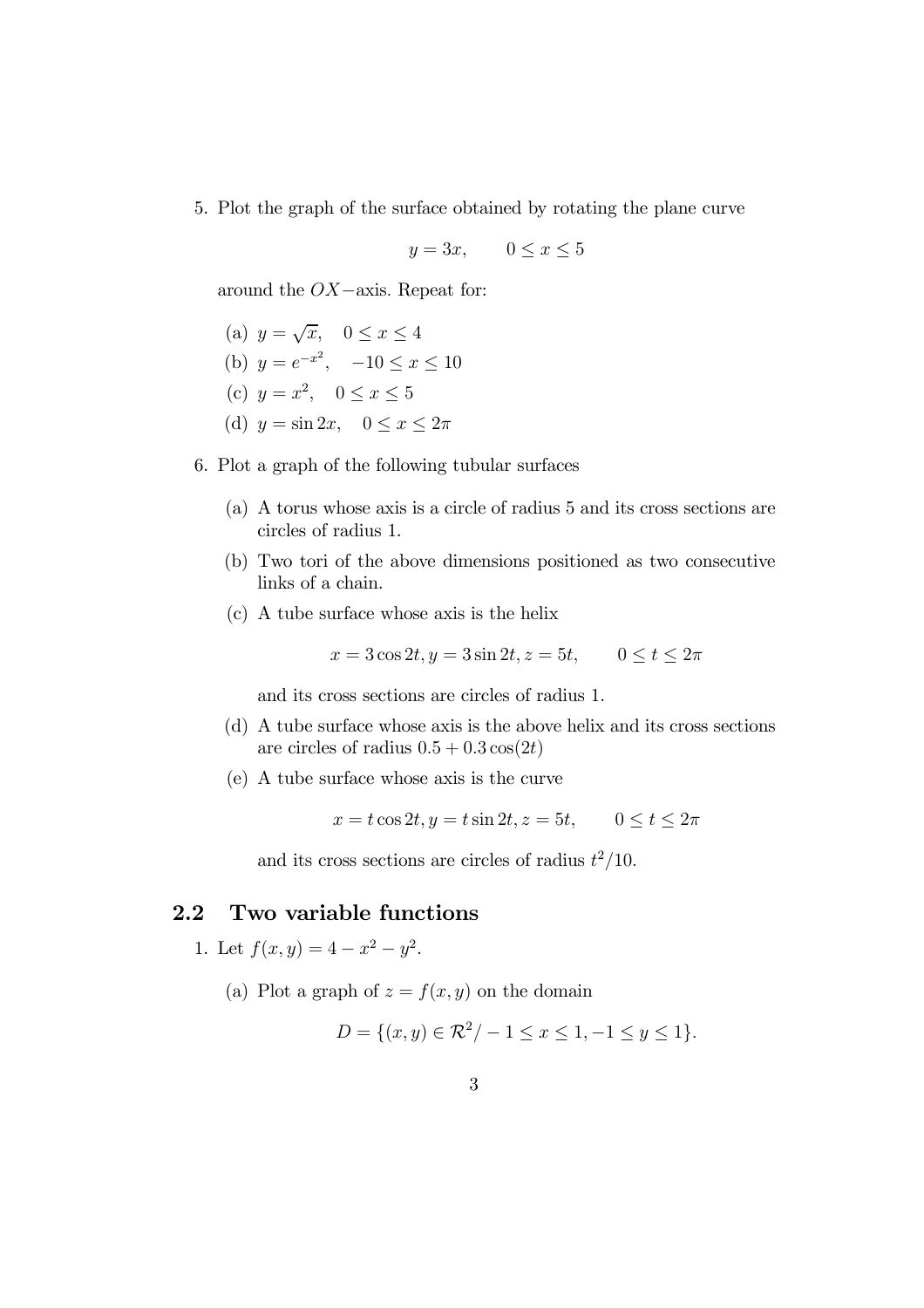- (b) Draw a multiplot of f and  $z = 0$  on the domain D.
- (c) Repeat the above questions for the following domains:
	- i.  $D = \{(x, y) \in \mathbb{R}^2 / x^2 + y^2 \leq 1\}.$ ii.  $D = \{(x, y) \in \mathbb{R}^2 / x^2 + y^2 \leq 1, 0 \leq x, 0 \leq y\}.$ iii.  $D = A - B$  with  $A = \{(x, y) \in \mathbb{R}^2 / x^2 + y^2 \le 1\}$  and  $B =$  $\{(x, y) \in \mathcal{R}^2/0 \le x, 0 \le y\}.$ iv.  $D = A - B$  with  $A = \{(x, y) \in \mathbb{R}^2 / x^2 + y^2 \le 1\}$  and  $B =$  $\{(x, y) \in \mathcal{R}^2/0 \le x, 0 \le y \le 3x\}.$ v.  $D = \{(x, y) \in \mathcal{R}^2 / x^2 + y^2 \le 4\}.$
- 2. In the following cases plot a graph of the function  $z = f(x, y)$  on the domain

$$
D = \{(x, y) \in \mathcal{R}^2 / x^2 + y^2 \le 1\}.
$$

Experiment changing the domain.

- (a)  $f(x, y) = x^2 + y^2$ (b)  $f(x, y) = 16(x^2 + y^2) + \frac{1}{2}$  $x^2 + y^2$ (c)  $f(x, y) = \frac{1}{1 + x^2}$  $1 + x^2 + y^2$ (d)  $f(x,y) = \frac{\sin 3(x^2 + y^2)}{x^2}$  $x^2 + y^2$ (e)  $f(x, y) = 2(x^2 + y^2) - 3(x^2 + y^2)^{3/2}$
- 3. In the following cases plot a graph of the function  $z = f(x, y)$  on the domain

$$
D = \{(x, y) \in \mathcal{R}^2 / -1 \le x \le 1, -1 \le y \le 1\}.
$$

Experiment changing the domain.

(a) 
$$
f(x, y) = xy
$$
  
\n(b)  $f(x, y) = x^2 - y^2$   
\n(c)  $f(x, y) = x(3y^2 - x^2)$   
\n(d)  $f(x, y) = \sin(2\pi x) \cos(2\pi y)$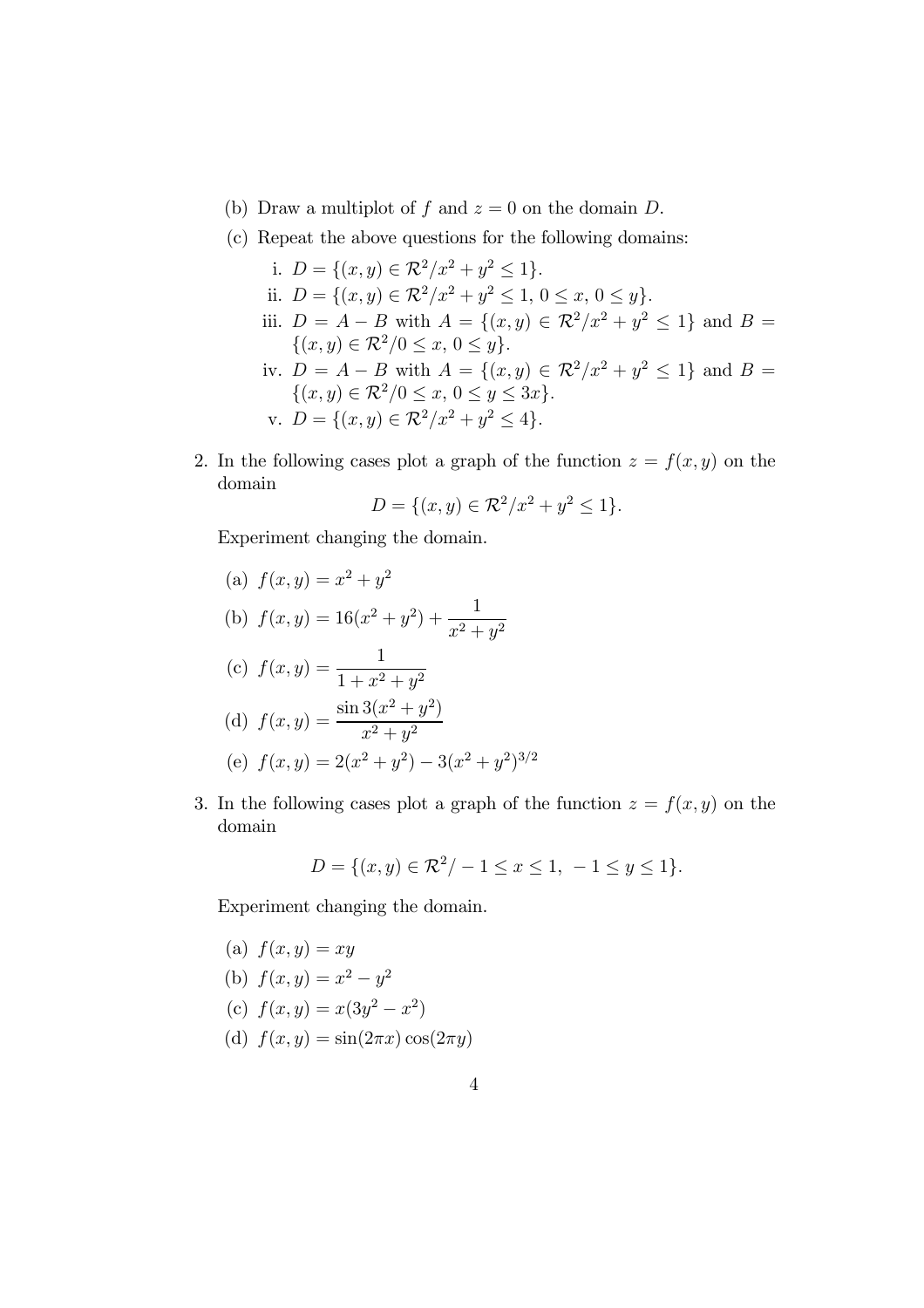$$
(e) f(x, y) = \cos(xy)
$$

- 4. Let  $f(x, y) = x^2 x^4 y^2$ .
	- (a) Plot the level curves of the surface  $z = f(x, y)$ .
	- (b) Looking at these level curves try to imagine the form of the surface. Where does the surface change most rapidly?
	- (c) Plot a graph of the surface with its contour lines and check your conjectures.
	- (d) Repeat the above questions for the following functions:

i. 
$$
f(x, y) = \frac{||x| - |y||}{2} - \frac{(|x| - |y|)}{2}
$$
  
\nii.  $f(x, y) = \frac{1}{x^2 + y^2}$   
\niii.  $f(x, y) = \frac{xye^{-xy}}{x^2 + y^2}$   
\niv.  $f(x, y) = (\sin x)(\sin y)e^{-\sqrt{x^2 + y^2}}$ 

5. Let

$$
f(x, y) = 100 - 20x^2 - 30y^2.
$$

- (a) Calculate the partial derivatives  $f_x$  and  $f_y$  at the point  $P = (1, 1)$
- (b) Draw a multiplot with the following elements:
	- i. The surface  $z = f(x, y)$ .
	- ii. The curve where the plane  $y = 1$  intersects the above surface.
	- iii. The line of the plane  $y = 1$  that passes through the point  $(1, 1, f(1, 1))$  and whose slope is  $f_x(1, 1)$ .
- (c) Draw a multiplot with the following elements:
	- i. The surface  $z = f(x, y)$ .
	- ii. The curve where the plane  $x = 1$  intersects the above surface.
	- iii. The line of the plane  $x = 1$  that passes through the point  $(1, 1, f(1, 1))$  and whose slope is  $f_y(1, 1)$ .
- (d) Repeat in the following cases:

i. 
$$
f(x, y) = x^2 - xy + y^2
$$
 and  $P = (1, 2)$ .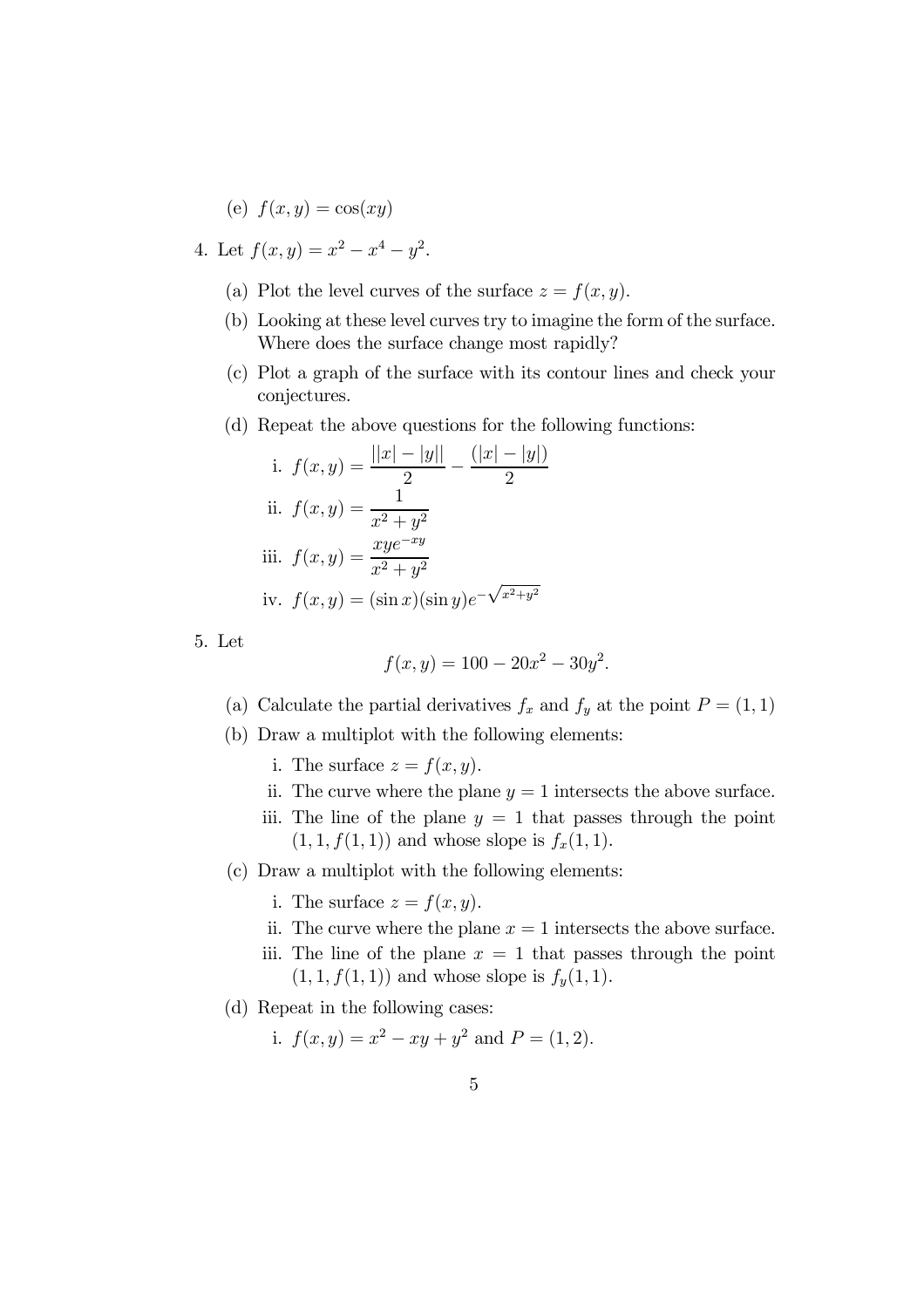ii. 
$$
f(x, y) = e^{-(x^2+y^2)}
$$
 and  $P = (1/2, 1/3)$ .  
iii.  $f(x, y) = (x^3 + y/2)^{2/3}$  and  $P = (1, 1)$ .  
iv.  $f(x, y) = x^2y$  and  $P = (1, -1)$ .

6. Let

$$
f(x, y) = 100 - 20x^2 - 30y^2.
$$

- (a) Find the linearization  $L(x, y)$  of  $f(x, y)$  at the point  $P = (1, 1)$
- (b) Draw a multiplot of the surface  $z = f(x, y)$  and the plane  $z =$  $L(x, y)$ .
- (c) Repeat in the following cases:
	- i.  $f(x, y) = x^2 xy + y^2$  and  $P = (1, 2)$ . ii.  $f(x,y) = e^{-(x^2+y^2)}$  and  $P = (1/2, 1/3)$ . iii.  $f(x, y) = (x^3 + y/2)^{2/3}$  and  $P = (1, 1)$ . iv.  $f(x, y) = x^2y$  and  $P = (1, -1)$ .
- 7. Let

$$
f(x, y) = 100 - 20x^2 - 30y^2.
$$

- (a) Calculate the directional derivative  $D_{\mathbf{u}}f$  of f at  $(a, b) = (1, 1)$  in the direction  $\mathbf{u} = (\cos \theta, \sin \theta)$  for  $\theta = 0, \pi/4, \pi/2$  and  $3\pi/4$ .
- (b) Draw a multiplot with the following elements:
	- i. The surface  $z = f(x, y)$ .
	- ii. The curve of intersection of the surface  $z = f(x, y)$  and the plane that contains both the z−axis and the line that passes through  $(a, b)$  with direction vector **u**, i.e. the line

$$
x = a + t \cos \theta, \ y = b + t \sin \theta, \ z = 0
$$

for each value of  $\theta$  given above.

- iii. The tangent lines to these curves at the point  $(a, b, f(a, b))$ . (Observe that these tangent lines lie on the tangent plane to the surface at that point).
- (c) Repeat in the following cases:

i. 
$$
f(x,y) = x^2 - xy + y^2
$$
 and  $(a, b) = (1, 2)$ .